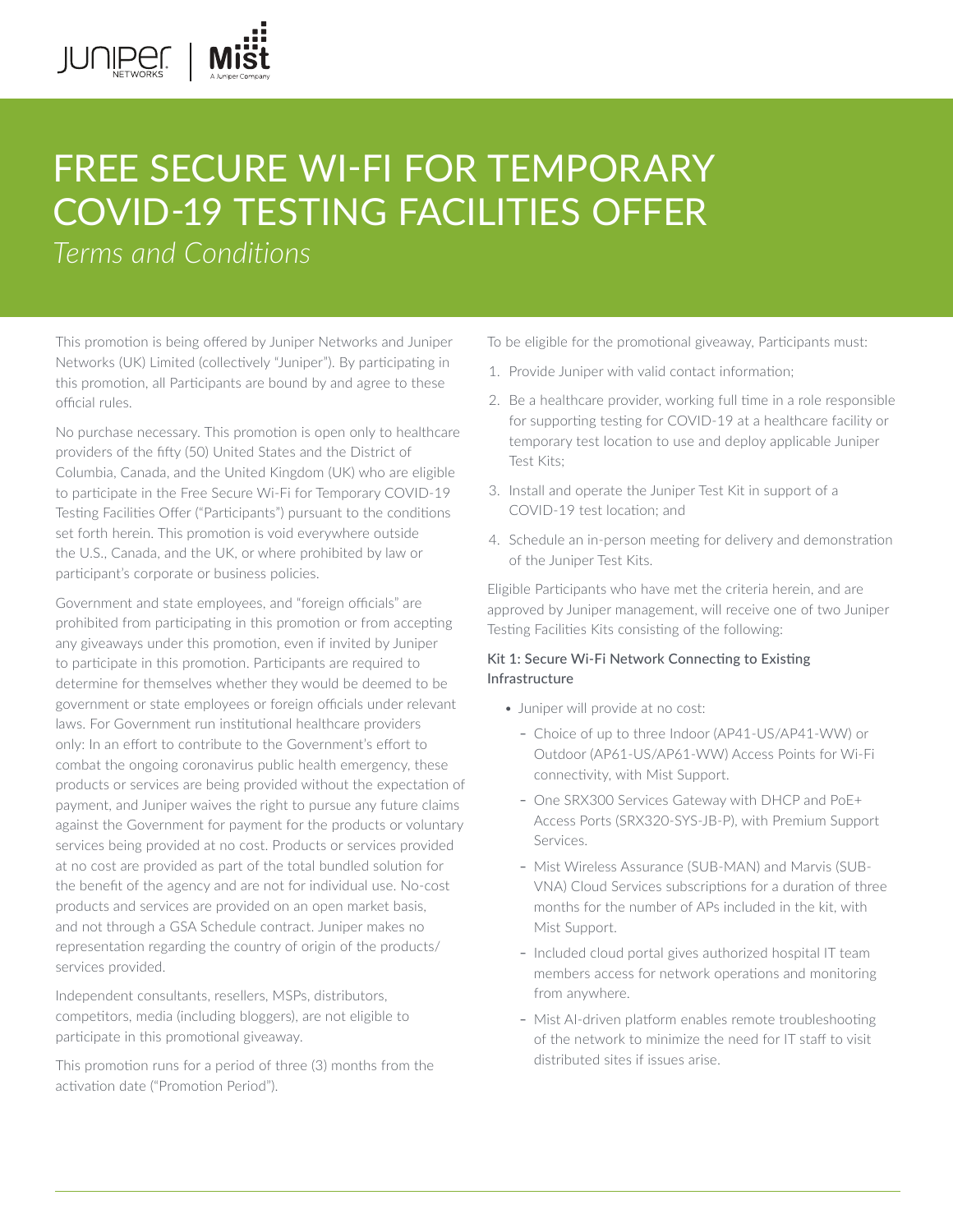- Participant must provide:
	- Staff (or a contracted partner) to install the equipment
	- Ethernet cabling
	- Transceiver(s) for uplink connection to existing healthcare network from the kit
	- Network configuration of existing healthcare network for the uplink from the kit

### Kit 2: Overlay Wi-Fi Network with Cellular (LTE) Uplink

- Juniper will provide at no cost:
	- Choice of up to three Indoor (AP41-US/AP41-WW) or Outdoor (AP61-US/AP61-WW) Access Points for Wi-Fi connectivity, with Mist Support.
	- One SRX300 Services Gateway with DHCP and PoE+ Access Ports (SRX320-SYS-JB-P), with Premium Support Services.
	- One LTE Card for SRX Gateway (SRX-MP-LTE-AE)
	- Mist Wireless Assurance (SUB-MAN) and Marvis (SUB-VNA) subscriptions for a duration of three months for the number of APs included in the kit, with Mist Support.
		- Included cloud portal gives authorized hospital IT team members access for network operations and monitoring from anywhere.
		- Mist AI-driven platform enables remote troubleshooting of the network to minimize the need for IT staff to visit distributed sites if issues arise.
- Participant must provide:
	- Staff (or a contracted partner) to install the equipment
	- Ethernet cabling
	- Transceiver(s) for uplink connection to existing healthcare network from the kit
	- Mobile SIM (mini, micro or nano) card with data plan for the SRX LTE Card

There is a limit of no more than two (2) kits total per Participant. There is a limit of no more than fifty (50) total kits available for distribution through this offer, in any combination of the two options. Participants attempted use of any kits in excess of the stated limitation will be void. The decisions of Juniper are final and binding on all matters relating to this promotion.

Participants must comply with these promotion rules and any other instructions provided by Juniper in order to be eligible for the promotion and may require the participant to complete an affidavit of acceptance and eligibility.

The promotion may not be resold or supplied or transferred to other parties. The promotion is not transferable. No cash alternative is offered and no alternative promotions (unless determined by Juniper) are available.

Participant agrees to comply with all applicable laws, regulations, ordinances, and executive orders of any country, state, municipality, or government body applicable to (i) the promotion, and (ii) Participant's participation in the promotion, and Participant will indemnify, defend and hold harmless Juniper and Juniper's directors, officers, agents, employees, vendors, and suppliers from and against any and all claims, demands, claims, demands, actions, litigation, investigations and proceedings arising out of or related to (a) the promotion, including, without limitation, the payment of a prize to participate under the promotion; (b) Participant's obligation to pay all taxes associated with any promotional giveaway to Participant under the promotion; (c) Participant's participation in the promotion; (d) any claims of employment, retention, hiring and/or any entitlement related thereto (including but not limited to pension, CPF, insurance or other benefits) by Participant against Juniper or its agents; or (e) Participant's breach of these rules.

Participants may be subject to taxes on the value of the promotion.. "Taxes" means all taxes, levies, imposts, all customs duties, import fees, fines or other charges of whatsoever nature however imposed by any jurisdiction, country or any subdivision or authority thereof in any way connected with these official rules, or any instrument or agreement required hereunder, and all interest, penalties or similar liabilities with respect thereto, except such taxes as are imposed on or measured by a party's net income or property. Any and all taxes are the recipient's sole and personal responsibility.

Juniper may modify, suspend, cancel, or terminate this promotion at any time.

Nothing in these rules shall in any way be construed to (i) constitute Participant as an agent, employee, or representative of Juniper or (ii) create a partnership, joint venture, or employeremployee relationship between participant and Juniper.

This promotion shall be governed by and interpreted in accordance with the laws of the State of California, USA except for its choice of law rules.

Participant agrees to conduct all business in a manner that, at all times (a) does not reflect negatively on Juniper or in any way harm Juniper's reputation; (b) avoids unethical, illegal, misleading, or deceptive practices;

(c) does not make or appear to make any warranties, representations or guarantees on behalf of Juniper or related to Juniper products or services; and (d) complies with all applicable laws and regulations.

#### Personal Data:

You understand and agree that Juniper may, and You hereby grant Juniper consent to, use, store, and process Your name and other personally identifiable information relating to You, to the extent necessary. Juniper is entitled, but is not obligated, to make information concerning Your participation in this Program